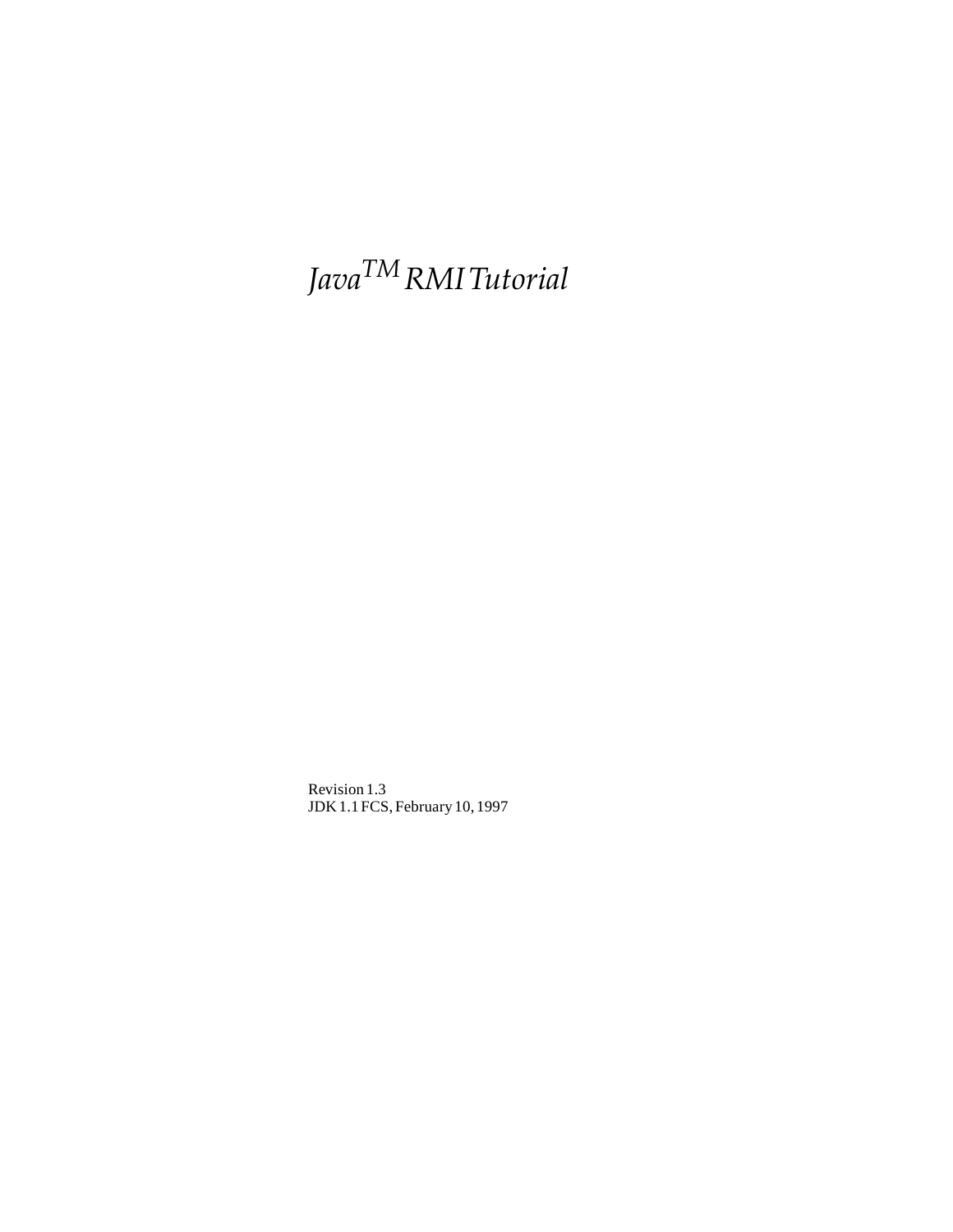Copyright 1996, 1997 Sun Microsystems, Inc. 2550 Garcia Avenue, Mountain View, California 94043-1100 U.S.A. All rights reserved. Copyright in this document is owned by Sun Microsystems, Inc.

Sun Microsystems, Inc. (SUN) hereby grants to you a fully-paid, nonexclusive, nontransferable, perpetual, worldwide limited license (without the right to sublicense) under SUN's intellectual property rights that are essential to practice this specification. This license allows and is limited to the creation and distribution of clean room implementations of this specification that (i) include a complete implementation of the current version of this specification without subsetting or supersetting, (ii) implement all the interfaces and functionality of the standard java.\* packages as defined by SUN, without subsetting or supersetting, (iii) do not add any additional packages, classes or methods to the java.\* packages (iv) pass all test suites relating to the most recent published version of this specification that are available from SUN six (6) months prior to any beta release of the clean room implementation or upgrade thereto, (v) do not derive from SUN source code or binary materials, and (vi) do not include any SUN binary materials without an appropriate and separate license from SUN.

#### RESTRICTED RIGHTS LEGEND

Use, duplication, or disclosure by the U.S. Government is subject to restrictions of FAR  $52.227-14(g)(2)(6/87)$ and FAR 52.227-19(6/87), or DFAR 252.227-7015(b)(6/95) and DFAR 227.7202-1(a).

#### TRADEMARKS

Sun, the Sun logo, Sun Microsystems, JavaBeans, JDK, Java, HotJava, the Java Coffee Cup logo, Java Work-Shop, Visual Java, Solaris, NEO, Joe, Netra, NFS, ONC, ONC+, OpenWindows, PC-NFS, SNM, SunNet Manager, Solaris sunburst design, Solstice, SunCore, SolarNet, SunWeb, Sun Workstation, The Network Is The Computer, ToolTalk, Ultra, Ultracomputing, Ultraserver, Where The Network Is Going, Sun WorkShop, XView, Java WorkShop, the Java Coffee Cup logo, and Visual Java are trademarks or registered trademarks of Sun Microsystems, Inc. in the United States and other countries.

UNIX is a registered trademark in the United States and other countries, exclusively licensed through X/Open Company, Ltd. OPEN LOOK® is a registered trademark of Novell, Inc.

All SPARC trademarks are used under license and are trademarks or registered trademarks of SPARC International, Inc. in the United States and other countries. Products bearing SPARC trademarks are based upon an architecture developed by Sun Microsystems, Inc.

THIS PUBLICATION IS PROVIDED "AS IS" WITHOUT WARRANTY OF ANY KIND, EITHER EXPRESS OR IMPLIED, INCLUDING, BUT NOT LIMITED TO, THE IMPLIED WARRANTIES OF MERCHANTABILITY, FITNESS FOR A PARTICULAR PURPOSE, OR NON-INFRINGEMENT.

THIS PUBLICATION COULD INCLUDE TECHNICAL INACCURACIES OR TYPOGRAPHICAL ERRORS. CHANGES ARE PERIODICALLY ADDED TO THE INFORMATION HEREIN; THESE CHANGES WILL BE INCORPORATED IN NEW EDITIONS OF THE PUBLICATION. SUN MICROSYS-TEMS, INC. MAY MAKE IMPROVEMENTS AND/OR CHANGES IN THE PRODUCT(S) AND/OR THE PROGRAM(S) DESCRIBED IN THIS PUBLICATION AT ANY TIME.

For further information on Intellectual Property matters contact Sun Legal Department:

 Trademarks, Jan O'Dell at 415-786-8191 Patents at 415-336-0069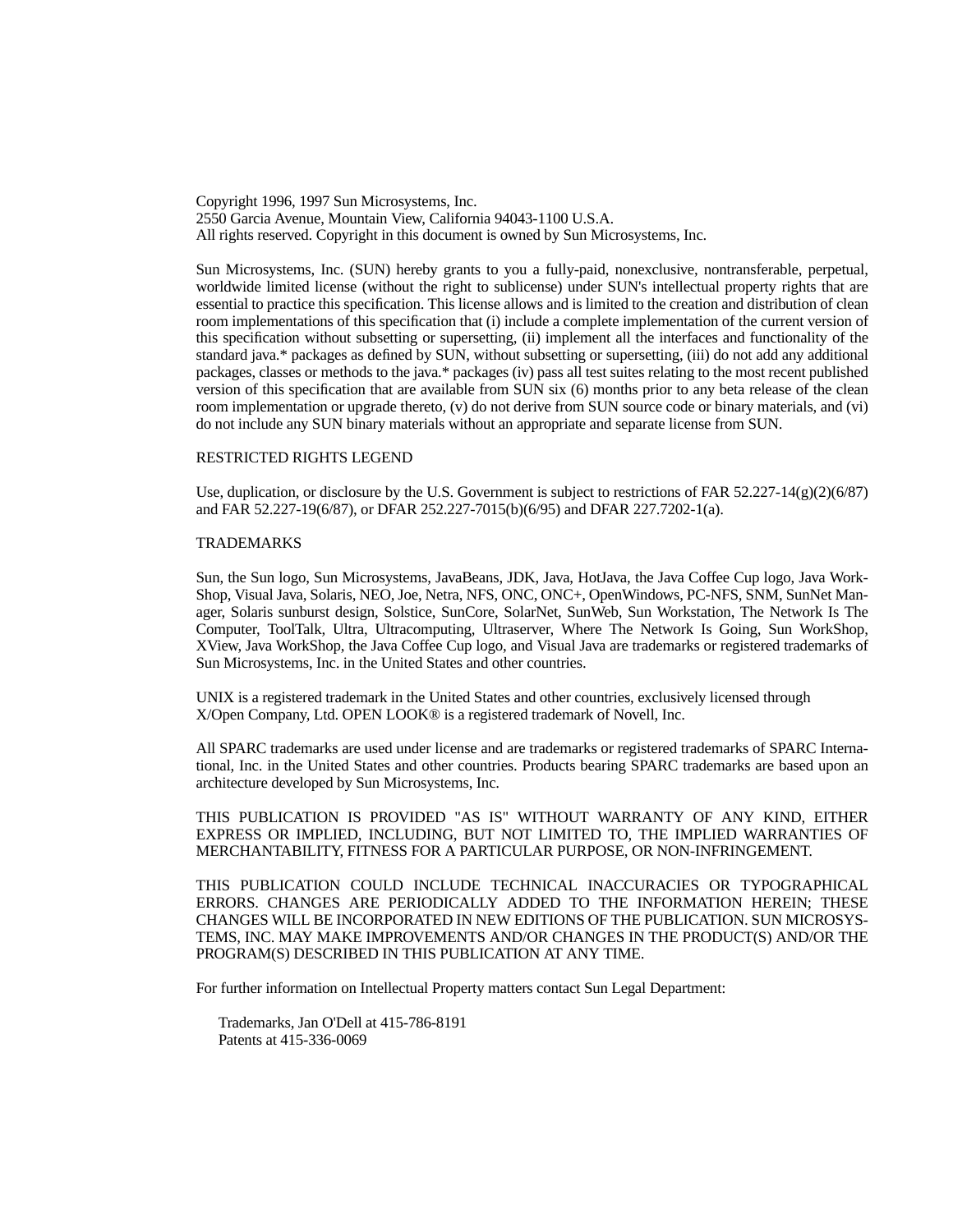# *Table of Contents*

| 1 Getting Started Using RMI |                                                          |                |  |
|-----------------------------|----------------------------------------------------------|----------------|--|
|                             | 1.1 Write The HTML and Java Source Files                 | $\mathbf{1}$   |  |
|                             | 1.1.1 Define a Remote Interface                          | $\overline{2}$ |  |
|                             | 1.1.2 Write an Implementation Class                      | 3              |  |
|                             | 1.1.3 Write an Applet that Uses the Remote Service       | 8              |  |
|                             | 1.1.4 Write the Web Page that Contains the Applet        | 9              |  |
|                             | 1.2 Compile and Deploy Class Files and HTML Files        | 9              |  |
|                             |                                                          | 10             |  |
| 1.2.2                       | Generate Stubs and Skeletons.                            | 10             |  |
|                             | 1.2.3 Move the HTML File to the Deployment Directory     | 11             |  |
|                             | 1.2.4 Set Paths for Runtime                              | 11             |  |
|                             | 1.3 Start the Remote Object Registry, Server, and Applet | 11             |  |
|                             | 1.3.1 Start the RMI Bootstrap Registry                   | 11             |  |
| 1.3.2                       | Start the Server                                         | 12             |  |
|                             |                                                          | 13             |  |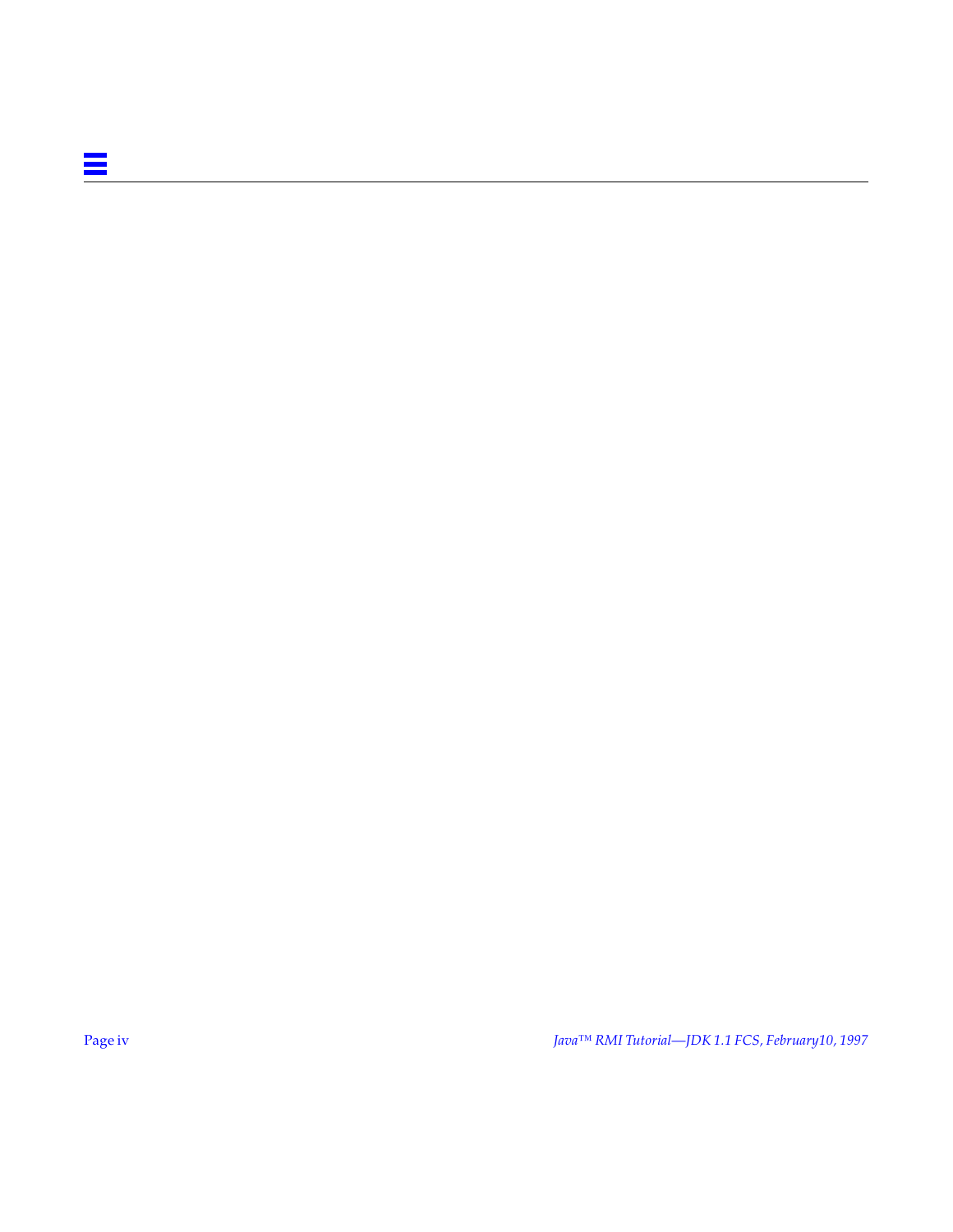## <span id="page-4-0"></span>*Getting Started Using RMI 1*

This chapter shows you the steps to follow to create a distributed version of the classic Hello World program using Java™ Remote Method Invocation (RMI).

The distributed Hello World example uses an applet to make a remote method call to the server from which it was downloaded to retrieve the message "Hello World!". When the applet runs, the message is displayed on the client.

To accomplish this, you will work through the following three lessons:

- **•** Write The HTML and Java Source Files
- **•** [Compile and Deploy Class Files and HTML Files](#page-12-0)
- **•** [Start the Remote Object Registry, Server, and Applet](#page-14-0)

## *1.1 Write The HTML and Java Source Files*

There are four source files for the Hello World server and applet:

- 1. The Java remote interface.
- 2. The Java remote object (server) which implements the remote interface.
- 3. The Java applet that remotely invokes the server's method.
- 4. The HTML code for the web page that references the applet.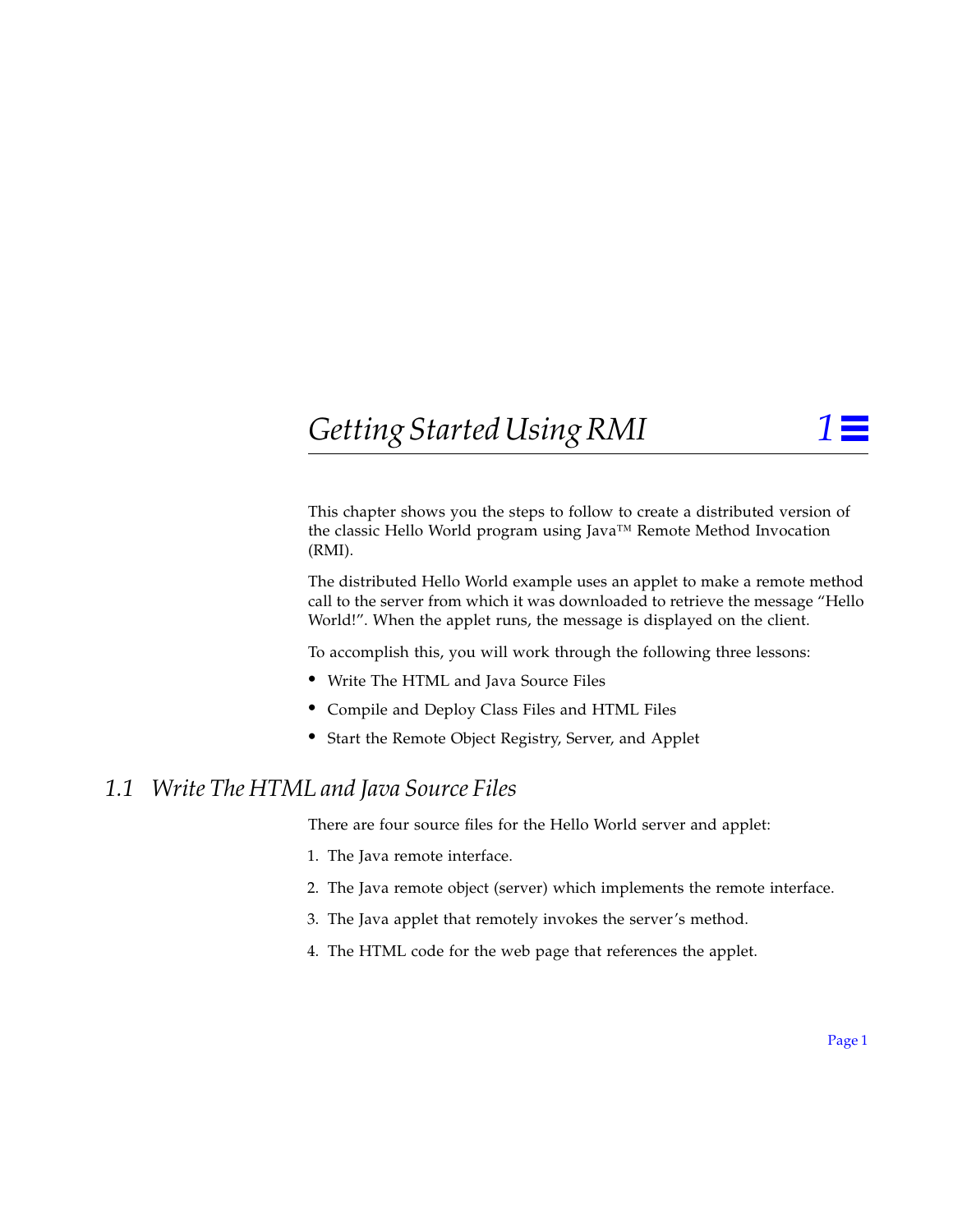<span id="page-5-0"></span>Because the Java language requires a mapping between the fully qualified package name of a class file and the directory path to that class, before you begin writing Java code you need to decide on package and directory names. (This mapping allows the Java compiler to know the directory in which to find the class files mentioned in a Java program.) For the Hello World program developed in this chapter, the package name is examples.hello and the root directory is \$HOME/java/mysrc/examples/hello.

For example, to create the directory for your source files on Solaris, execute this command:

mkdir \$HOME/java/mysrc/examples/hello

## *1.1.1 Define a Remote Interface*

Remote method invocations can fail in very different ways from local method invocations, due to network related communication problems and server problems. To indicate that it is a remote object, an object implements a remote interface, which has the following characteristics:

- The remote interface must be public. Otherwise, a client will get an error when attempting to load a remote object that implements the remote interface.
- The remote interface extends the interface java.rmi.Remote.
- Each method must declare java.rmi.RemoteException in its throws clause, in addition to any application-specific exceptions.
- **•** A remote object passed as an argument or return value (either directly or embedded within a local object) must be declared as the remote interface, not the implementation class.

Here is the interface definition for Hello World. The interface contains just one method, sayHello, which returns a string to the caller:

```
package examples.hello;
public interface Hello extends java.rmi.Remote {
   String sayHello() throws java.rmi.RemoteException;
}
```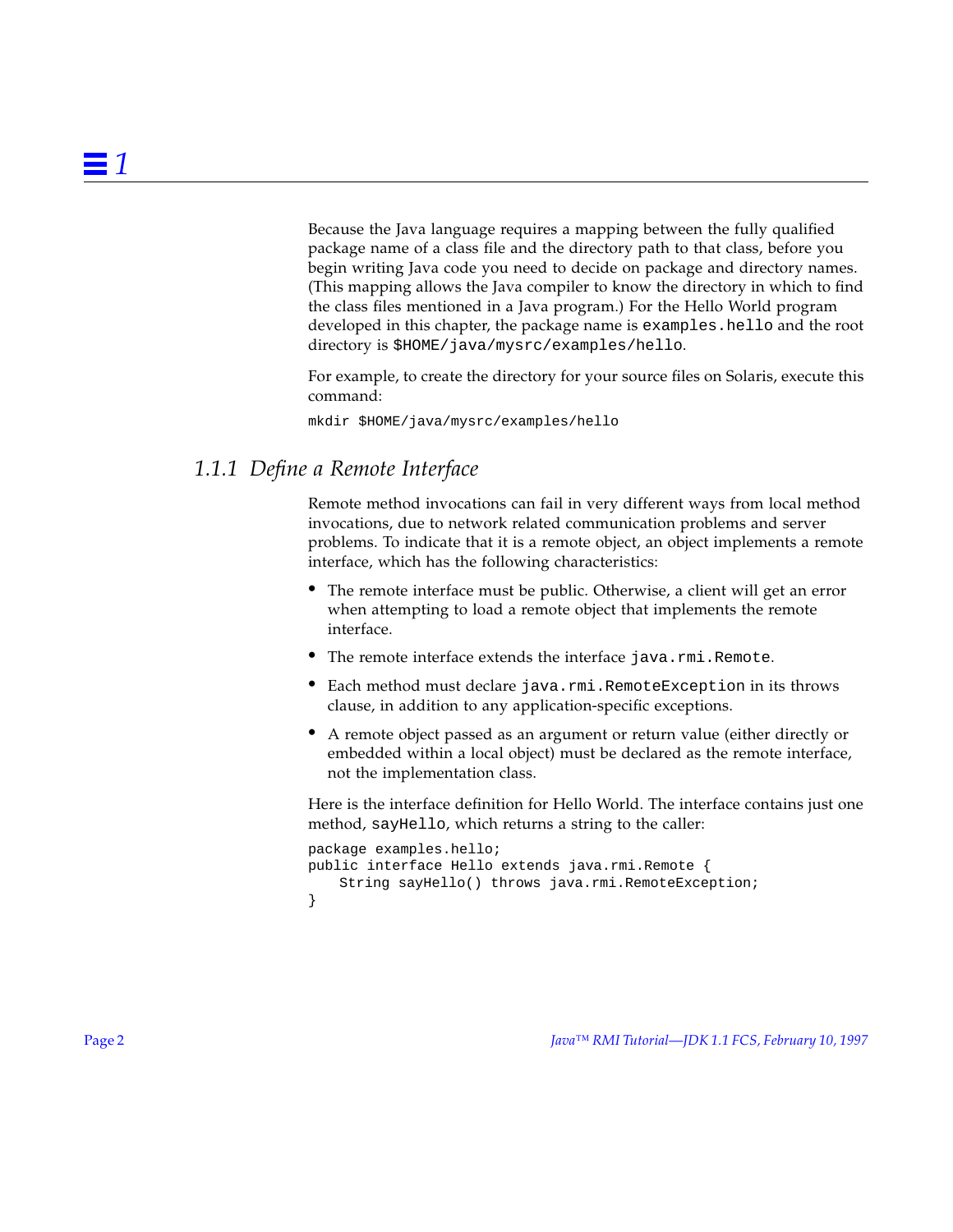## <span id="page-6-0"></span>*1.1.2 Write an Implementation Class*

To write a remote object, you write a class that implements one or more remote interfaces. The implementation class needs to:

- 1. Specify the remote interface(s) being implemented.
- 2. Define the constructor for the remote object.
- 3. Provide implementations for the methods that can be invoked remotely.
- 4. Create and install a security manager.
- 5. Create one or more instances of a remote object.
- 6. Register at least one of the remote objects with the RMI remote object registry, for bootstrapping purposes.

For example, here is the source for the HelloImpl. java file, which contains the code for the Hello World server. The code is followed by an explanation of each of the preceding six steps.

```
package examples.hello;
import java.rmi.*;
import java.rmi.server.UnicastRemoteObject;
public class HelloImpl
   extends UnicastRemoteObject
   implements Hello
{
   private String name;
   public HelloImpl(String s) throws RemoteException {
       super();
       name = si}
   public String sayHello() throws RemoteException {
       return "Hello World!";
    }
```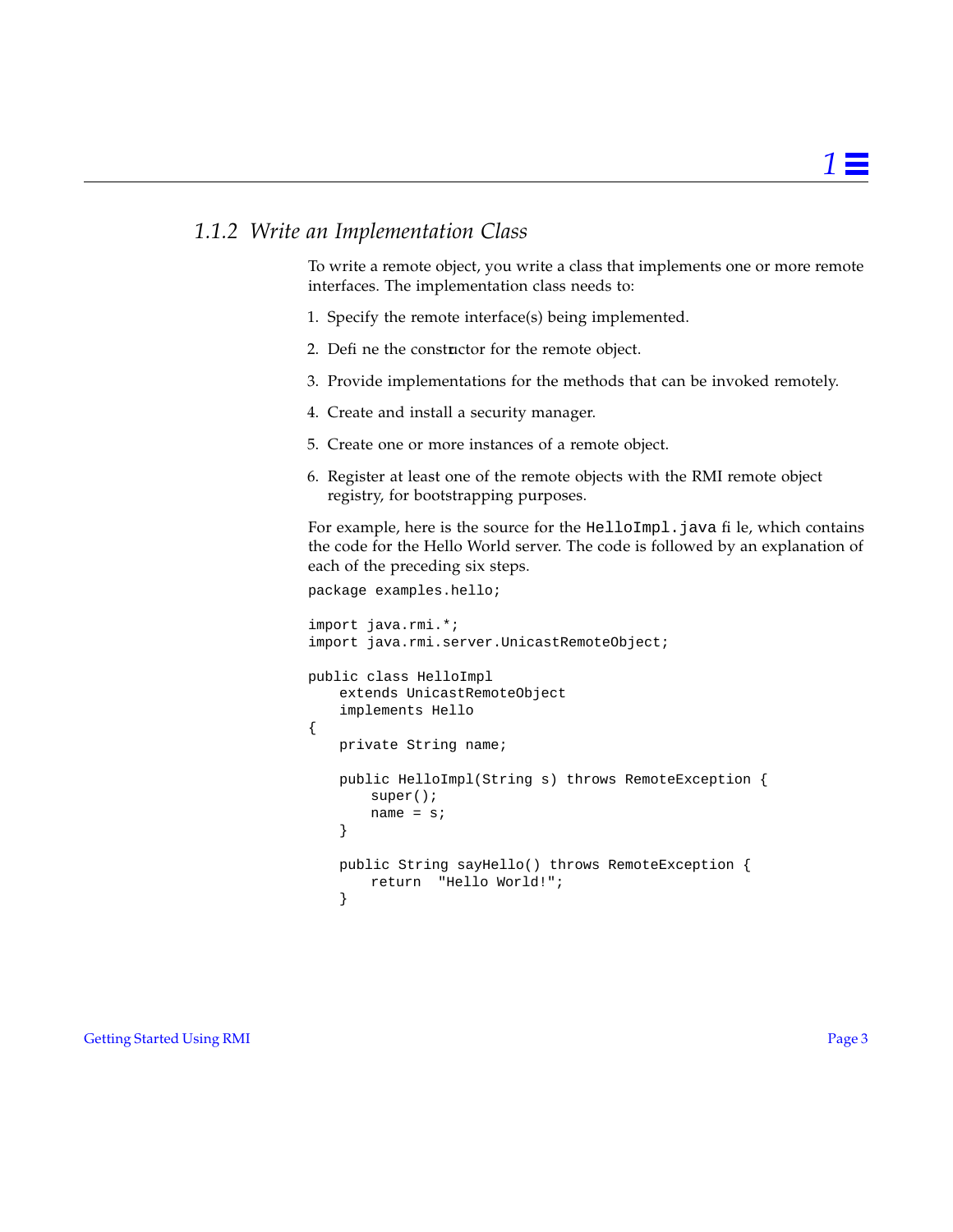```
public static void main(String args[])
{
   // Create and install a security manager
   System.setSecurityManager(new RMISecurityManager());
   try {
       HelloImpl obj = new HelloImpl("HelloServer");
       Naming.rebind("//myhost/HelloServer", obj);
       System.out.println("HelloServer bound in registry");
   } catch (Exception e) {
       System.out.println("HelloImpl err: " + e.getMessage());
       e.printStackTrace();
   }
}
```
#### Implement a Remote Interface

}

The implementation class for the Hello World example is HelloImpl. An implementation class specifies the **e**mote interface(s) it is implementing. Optionally, it can indicate the remote server that it is extending, which in this example is java.rmi.server.UnicastRemoteObject. Here is the HelloImpl class declaration:

```
public class HelloImpl
   implements Hello
   extends java.rmi.server.UnicastRemoteObject
```
Extending UnicastRemoteObject indicates that the HelloImpl class is used to create a single (nonreplicated) remote object that uses RMI's default socketsbased transport for communication. If you choose to extend a remote object from a nonremote class, you need to explicitly export the remote object by calling the method UnicastRemoteObject.exportObject.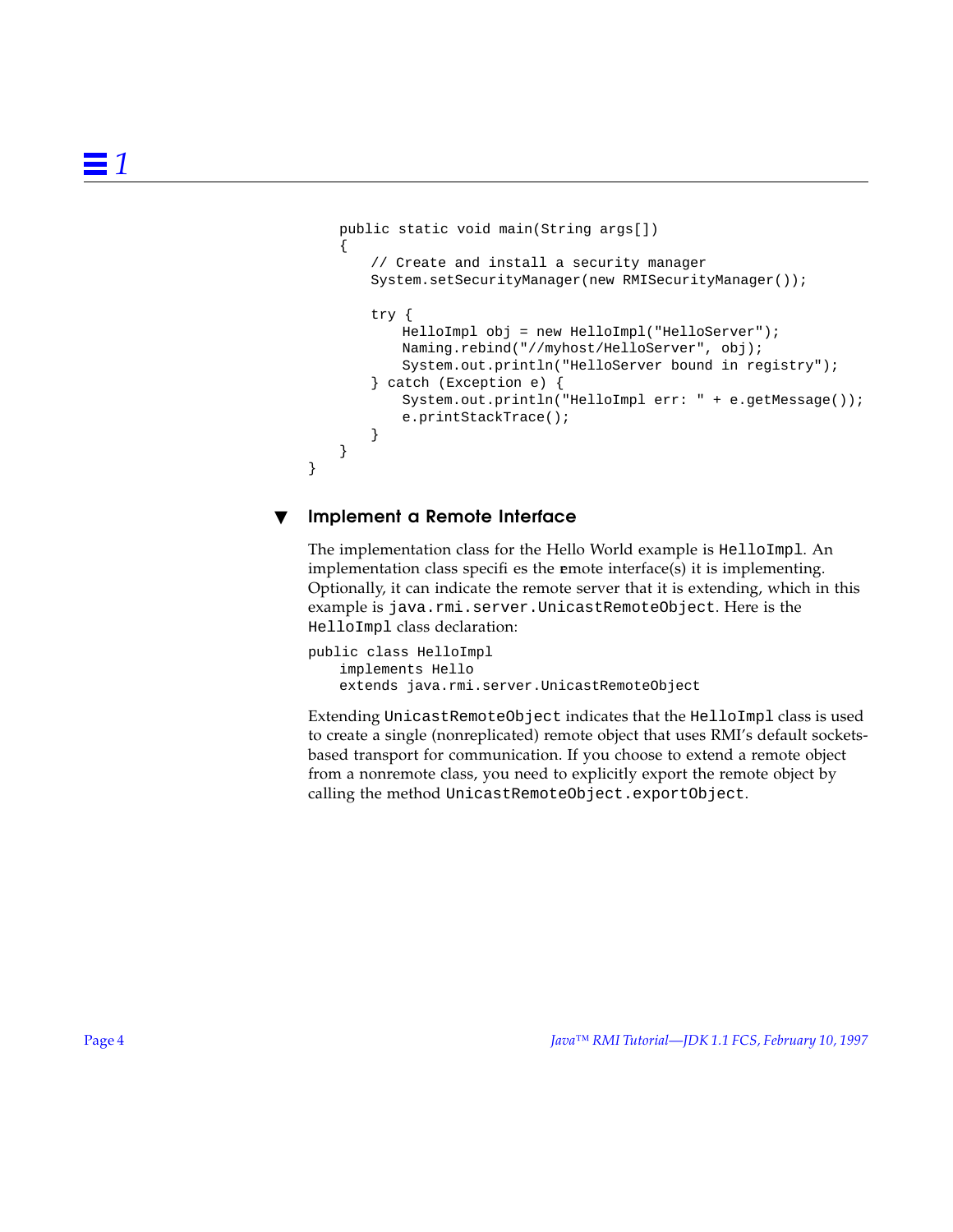#### Define the Constructor for the Remote Object

The constructor for a remote class is no different than the constructor for a nonremote class: it initializes the variables of each newly created instance of the class.

Here is the constructor for the HelloImpl class, which initializes the private string variable name with the name of the remote object:

```
private String name;
public HelloImpl(String s) throws java.rmi.RemoteException {
   super();
   name = si}
```
Note the following:

- **•** The super method call invokes the no-arg constructor of java.rmi.server.UnicastRemoteObject, which "exports" the remote object by listening for incoming calls to the remote object on an anonymous port.
- The constructor must throw java.rmi.RemoteException, because RMI's attempt to export a remote object during construction might fail if communication resources are not available.

Although the call to the super no-arg constructor occurs by default if omitted, it is included in this example to make clear the fact that Java constructs the superclass before the class.

#### Provide an Implementation for Each Remote Method

The implementation class for a remote object contains the code that implements each of the remote methods specified in the emote interface.

For example, here is the implementation for the sayHello method, which returns the string Hello World! to the caller.

```
public String sayHello() throws RemoteException {
   return "Hello World!";
}
```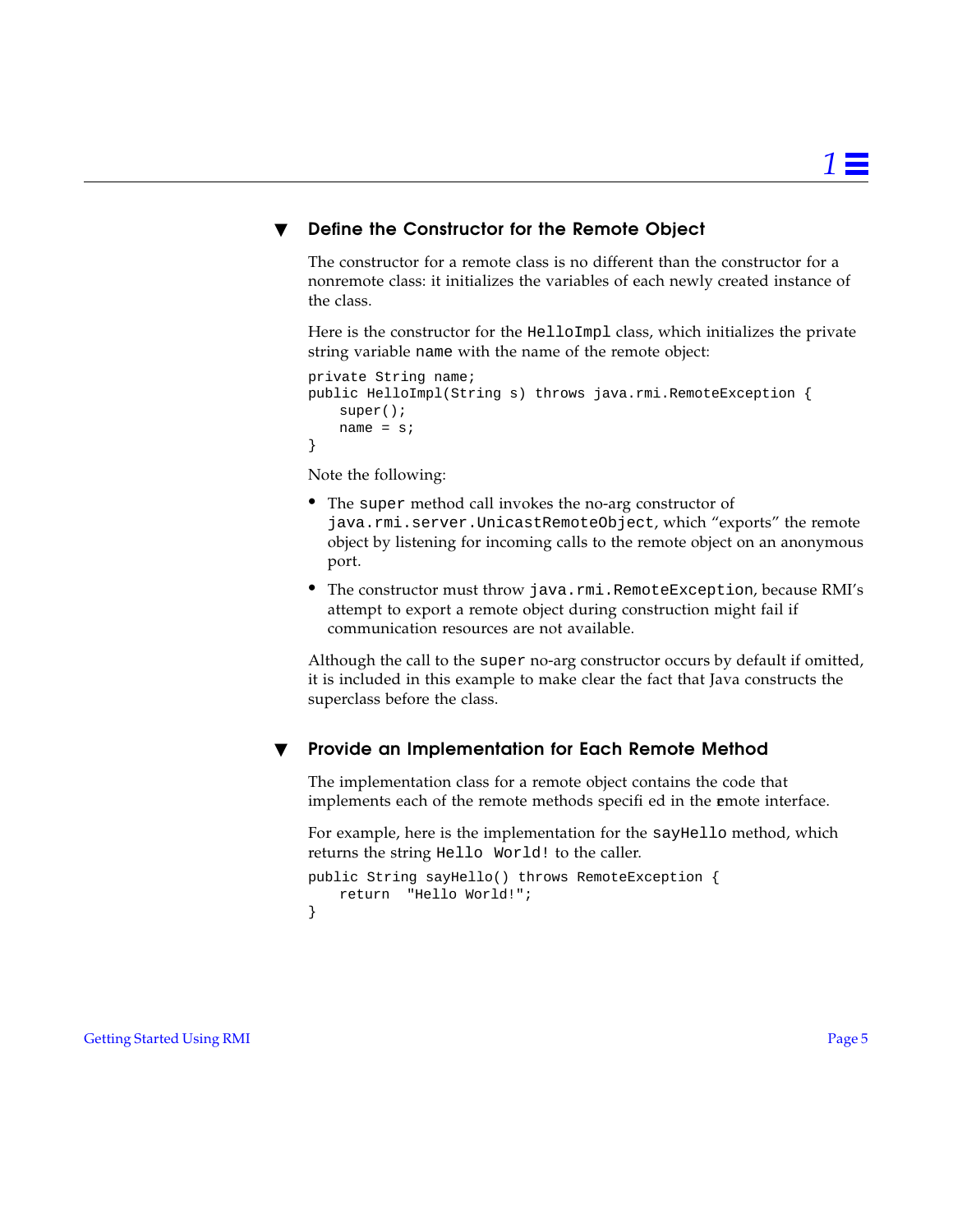Arguments to, or return values from, remote methods can be of any Java type, including objects, as long as those objects implement the interface java.io.Serializable. Most of the core Java classes in java.lang and java.util implement the Serializable interface.

- **•** Local objects are passed by copy, and only the nonstatic and nontransient fi elds are copied by default.
- **•** Remote objects are passed by reference. A reference to a remote object is actually a reference to a stub, which is a client-side proxy for the remote object. Stubs are described fully in Section [1.2.2, "Generate Stubs and](#page-13-0) [Skeletons".](#page-13-0)

**Note –** A class can define methods not specified in the emote interface, but those methods can only be invoked within the virtual machine running the service and cannot be invoked remotely.

#### Create and Install a Security Manager

The main method of the service first needs to ceate and install a security manager: either the RMISecurityManager or one that you have defined yourself. For example:

System.setSecurityManager(new RMISecurityManager());

A security manager needs to be running so that it can guarantee that the classes loaded do not perform "sensitive" operations. If no security manager is specified, no class loading for RMI classes, local or otherwise, is allowed.

#### Create One or More Instances of a Remote Object

The main method of the service needs to create one or more instances of the remote object which provides the service. For example:

HelloImpl obj = new HelloImpl("HelloServer");

The constructor exports the remote object, which means that once created, the remote object is ready to begin listening for incoming calls.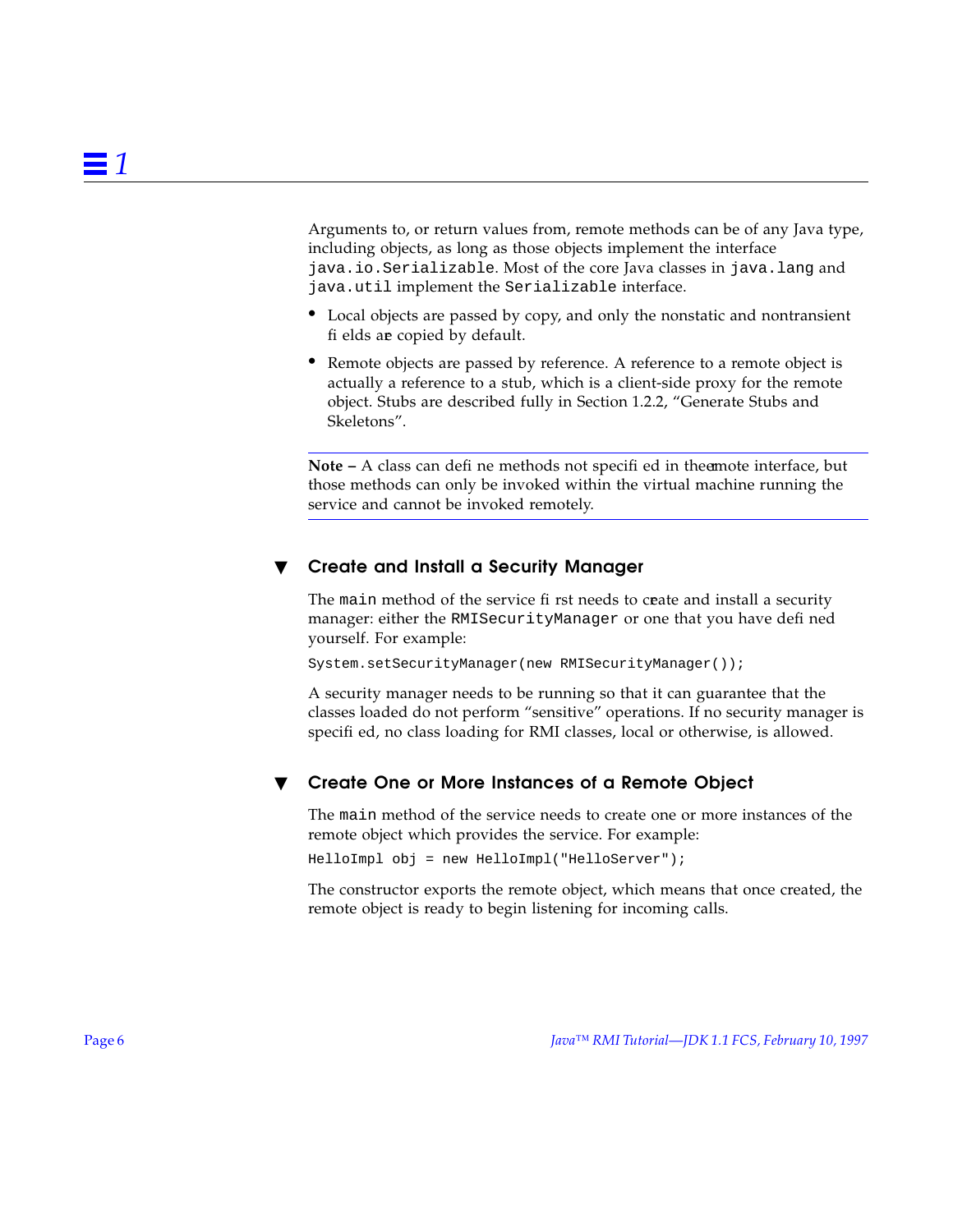#### **Register a Remote Object**

For a caller (client, peer, or applet) to be able to invoke a method on a remote object, that caller must first obtain a **e**ference to the remote object. Most of the time, the reference will be obtained as a parameter to, or a return value from, another remote method call.

For bootstrapping, the RMI system also provides a URL-based registry that allows you to bind a URL of the form //host/objectname to the remote object, where objectname is a simple string name. Once a remote object is registered on the server, callers can look up the object by name, obtain a remote object reference, and then remotely invoke methods on the object.

For example, the following code binds the URL of the remote object named HelloServer to a reference for the remote object:

Naming.rebind("//myhost/HelloServer", obj);

Note the following about the arguments to the call:

- **•** The host defaults to the current host if omitted from the URL, and no protocol needs to be specified in the URL.
- **•** The RMI runtime substitutes a reference to the remote object's stub for the actual remote object reference specified by theobj argument. Remote implementation objects like instances of HelloImpl never leave the virtual machine where they are created, so when a client performs a lookup in a server's remote object registry, a reference to the stub is returned.
- **•** Optionally, a port number can be supplied in the URL: for example //myhost:1234/HelloServer. The port defaults to 1099. It is necessary to specify the port number only if a server creates a registry on a port other than the default 1099.

**Note –** For security reasons, an application can bind or unbind only in the registry running on the same host. This prevents a client from removing or overwriting any of the entries in a server's remote registry. A lookup, however, can be done from any host.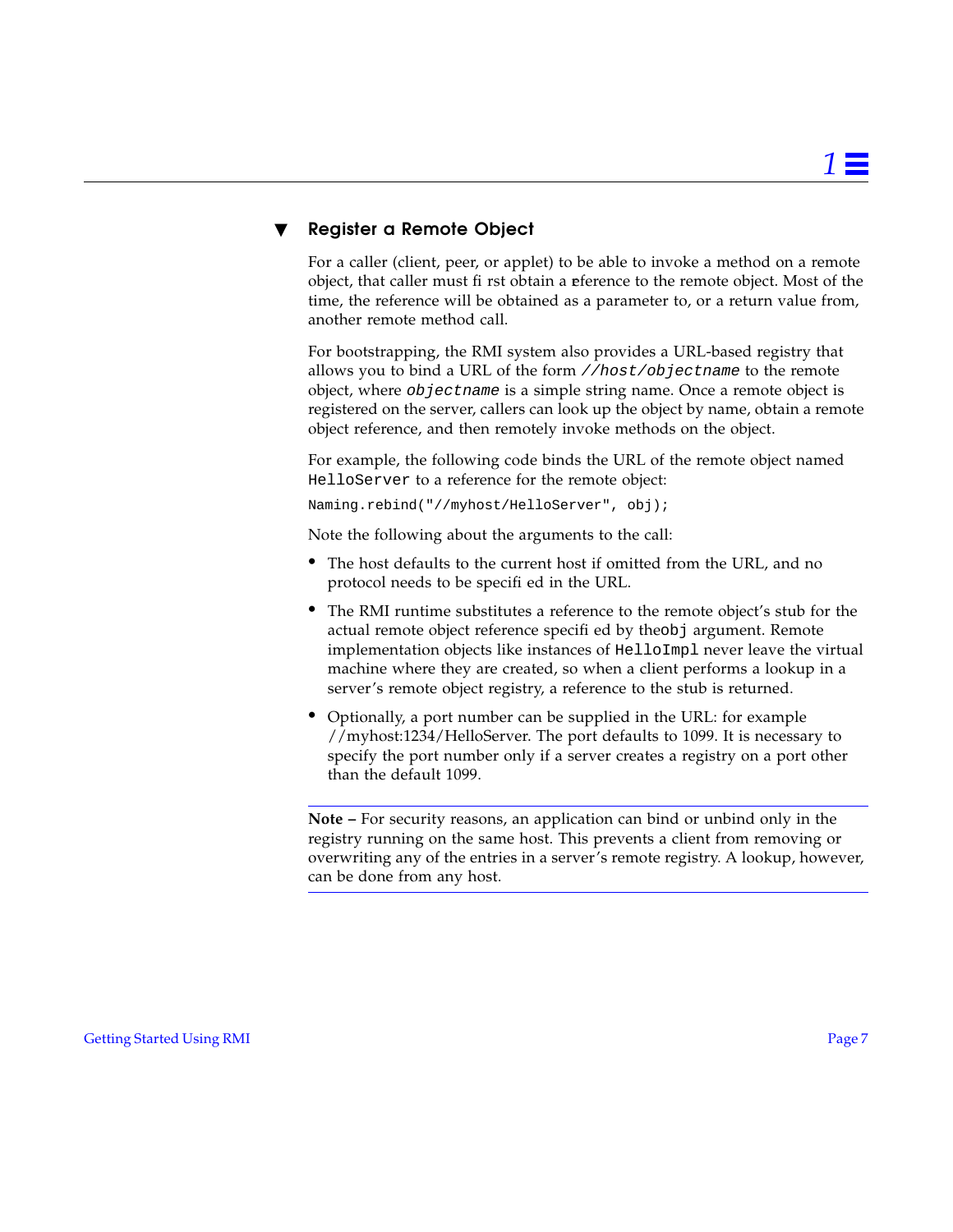## <span id="page-11-0"></span>*1.1.3 Write an Applet that Uses the Remote Service*

The applet part of the distributed Hello World example remotely invokes the HelloServer's sayHello method in order to get the string "Hello World!", which is displayed when the applet runs. Here is the code for the applet:

```
package examples.hello;
import java.awt.*;
import java.rmi.*;
public class HelloApplet extends java.applet.Applet {
   String message = "";
   public void init() {
       try {
           Hello obj = (Hello)Naming.lookup("//" +
               getCodeBase().getHost() + "/HelloServer");
           message = obj.sayHello();
       } catch (Exception e) {
           System.out.println("HelloApplet exception: " +
               e.getMessage());
           e.printStackTrace();
       }
   }
   public void paint(Graphics g) {
       g.drawString(message, 25, 50);
    }
}
```
- 1. The applet first gets a reference to the "HelloServer" from the server's registry, constructing the URL by using the getCodeBase method in conjunction with the getHost method.
- 2. The applet remotely invokes the sayHello method of the HelloServer remote object and stores the return value from the call (the string "Hello World!") in a variable named message.
- 3. The applet invokes the paint method to draw the applet on the display, causing the string " Hello World!" to be displayed.

**Note –** The constructed URL must include the host. Otherwise, the applet's lookup will default to the client, and the AppletSecurityManager will throw an exception since the applet cannot access the local system, but is instead limited to communicating only with the applet host.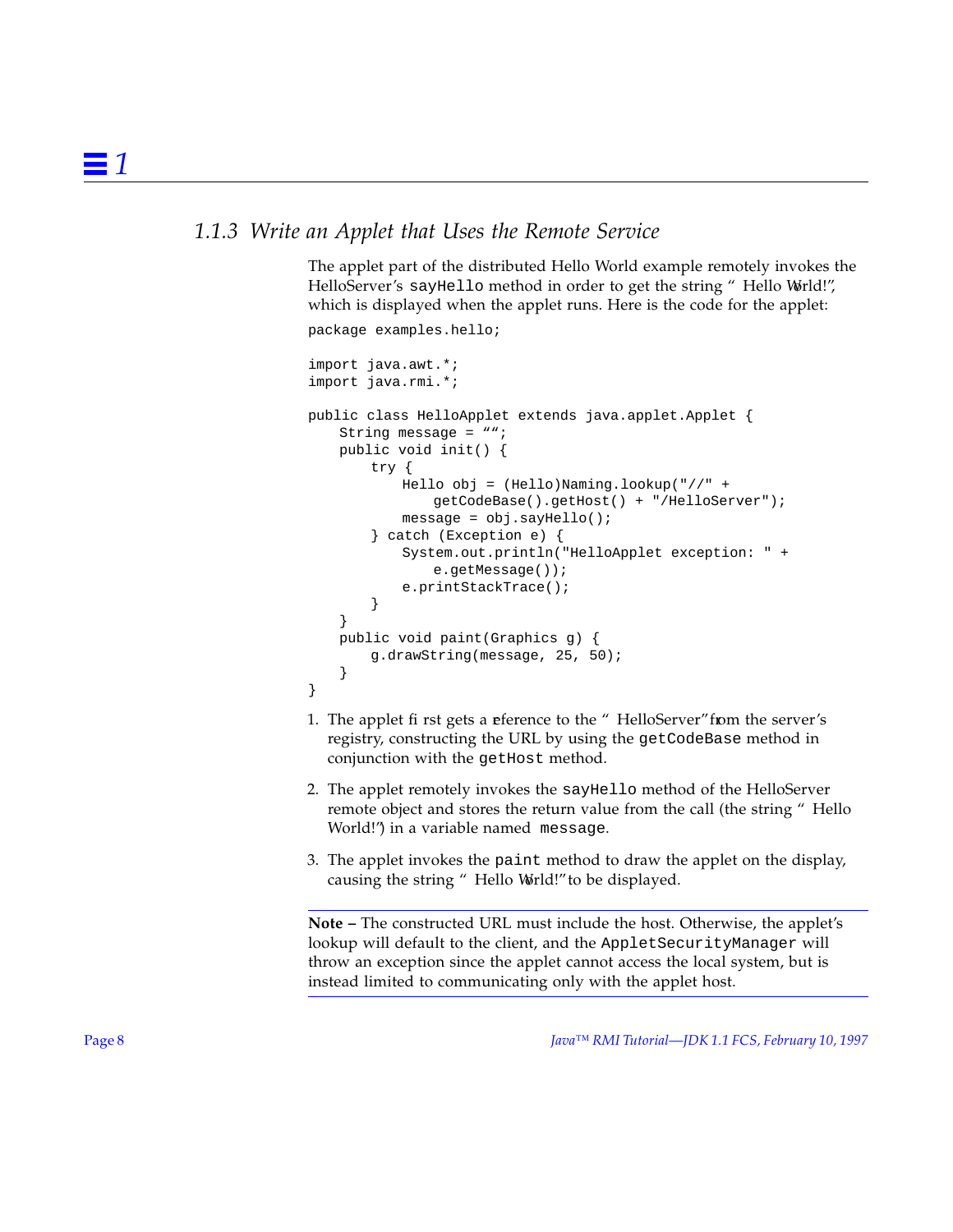## <span id="page-12-0"></span>*1.1.4 Write the Web Page that Contains the Applet*

Here is the HTML code for the web page that references the Hello World applet:

```
<HTML>
<title>Hello World</title>
<center> <h1>Hello World</h1> </center>
The message from the HelloServer is:
<p>
<applet codebase="../.."
   code="examples.hello.HelloApplet"
   width=500 height=120>
</applet>
</HTML>
```
Note the following:

**•** There needs to be an HTTP server running on the machine from which you want to download classes. The applet's codebase attribute indicates the URL, as shown here:

codebase="../.."

The codebase in this example specifies a directory two levels above the directory from which the web page was itself loaded. Using this kind of relative path is usually a good idea.

• The applet's code attribute specifies the fully package-qualified name of the applet, in this example examples.hello.HelloApplet:

```
code="examples.hello.HelloApplet"
```
## *1.2 Compile and Deploy Class Files and HTML Files*

The source code for the Hello World example is now complete and the \$HOME/java/mysrc/hello directory has four files:

- Hello.java, which contains the source code for the Hello remote interface.
- **•** HelloImpl.java, which is the source code for the HelloImpl remote object implementation, the server for the Hello World applet.
- **•** HelloApplet.java, which is the source code for the applet.
- index.html, which is the web page that references the Hello World applet.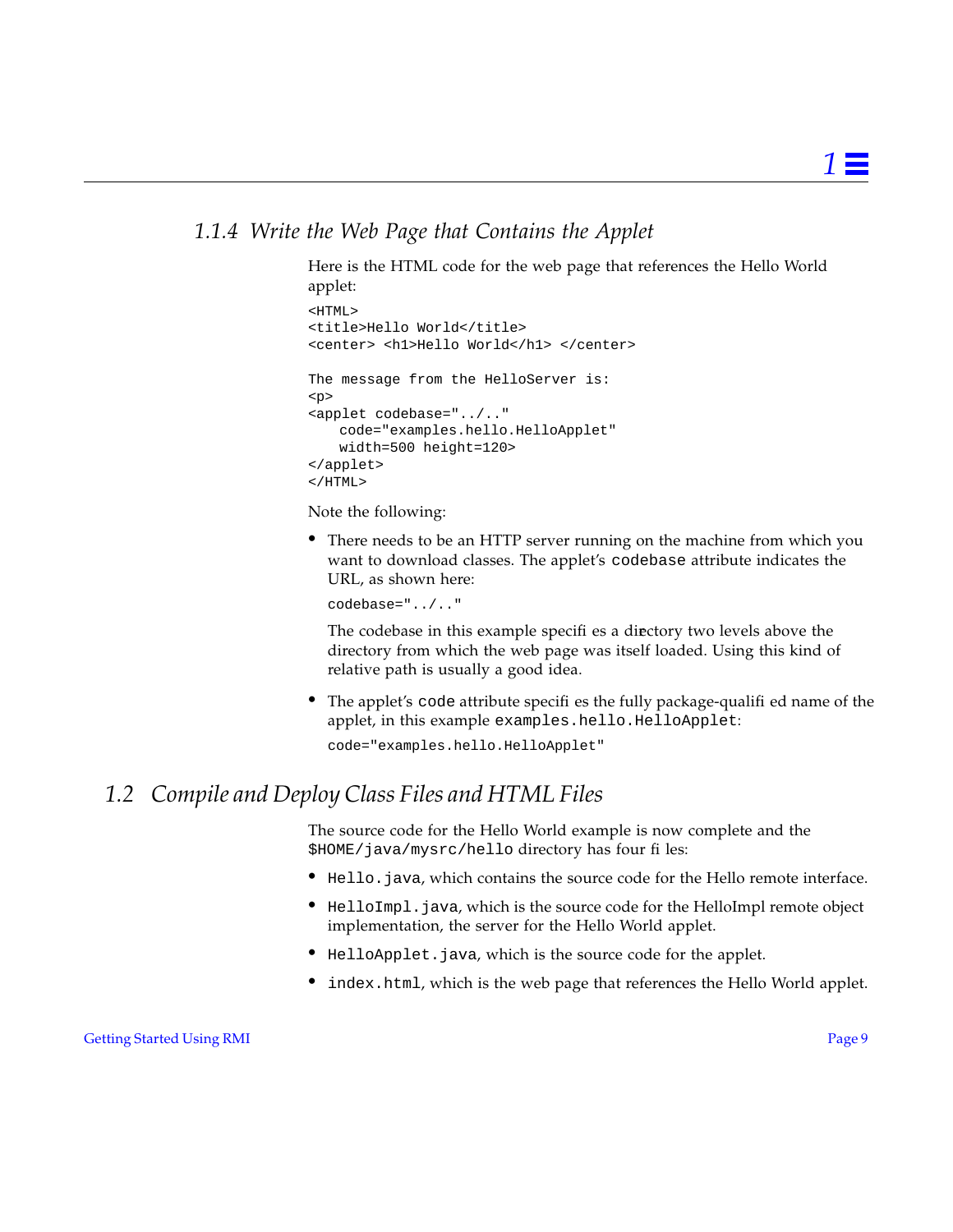<span id="page-13-0"></span>In this section, you compile the . java source files to ceate . class files. You then run the rmic compiler to create stubs and skeletons. A stub is a clientside proxy for a remote object which forwards RMI calls to the server-side skeleton, which in turn forwards the call to the actual remote object implementation.

When you use the javac and rmic compilers, you must specify where the resulting class files should reside. For applets, all files should be in the applet's codebase directory. In this chapter, this is \$HOME/public\_html/codebase.

**Note –** Some Web servers allow accessing a user's public\_html directory via an HTTP URL constructed as "http://host/~username/". If your Web server does not support this convention, you may use a file URL of the form "file://home/username/public\_html".

## *1.2.1 Compile the Java Source Files*

Make sure that the deployment directory \$HOME/public\_html/codebase and the development directory \$HOME/java/mysrc/examples/hello are each visible via the local CLASSPATH on the development machine.

To compile the Java source files, un the javac command as follows:

javac –d \$HOME/public\_html/codebase Hello.java HelloImpl.java HelloApplet.java

This command creates the directory examples/hello (if it does not already exist) in the directory \$HOME/public\_html/codebase. The command then writes to that directory the filesHello.class, HelloImpl.class, and HelloApplet.class. These are the remote interface, the server, and the applet respectively.

## *1.2.2 Generate Stubs and Skeletons*

To create stub and skeleton files, **r**un the rmic compiler on the names of compiled class files that contain **e**mote object implementations. rmic takes one or more class names as input and produces as output class files of the form myImpl\_Skel.class and myImpl\_Stub.class.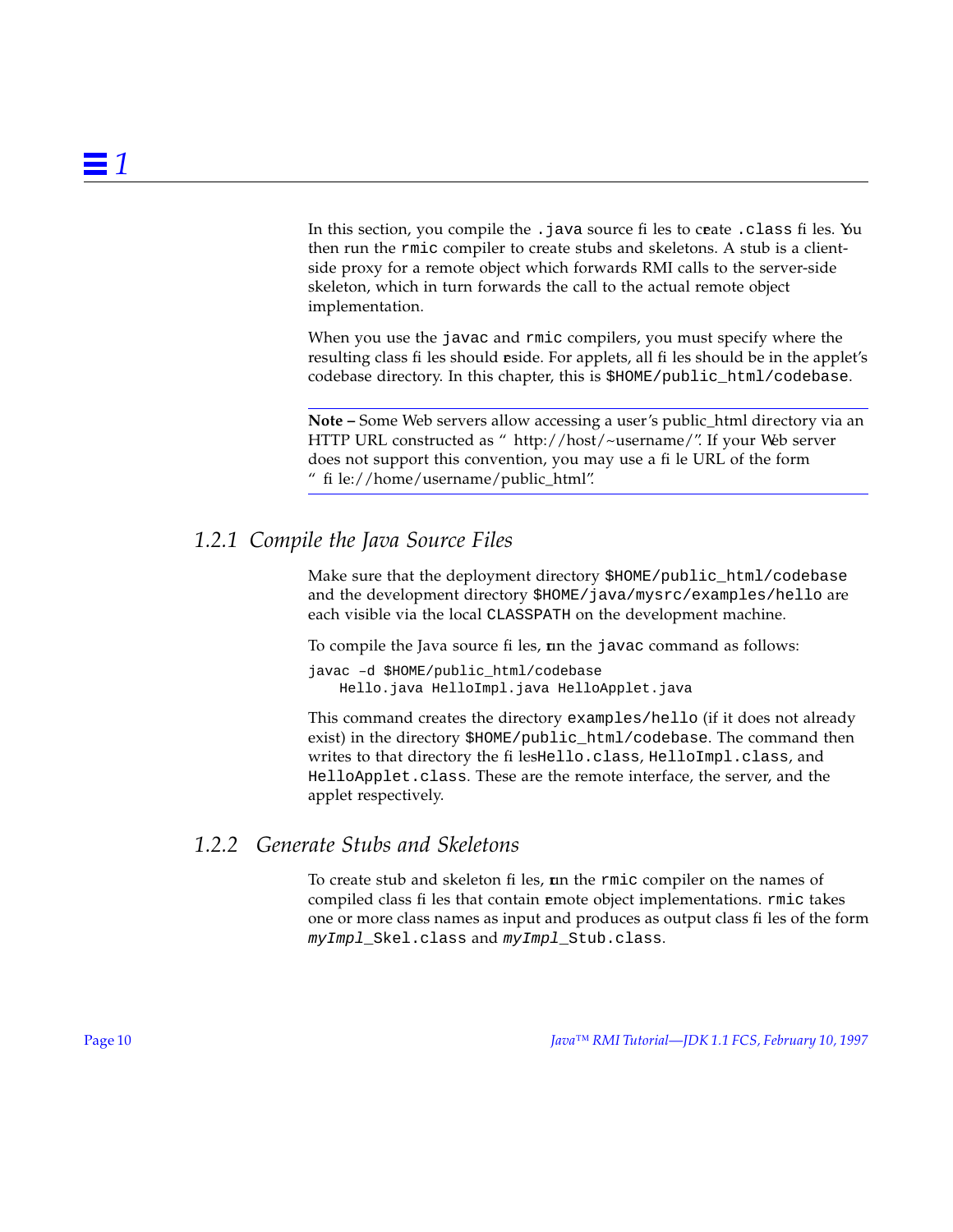<span id="page-14-0"></span>For example, to create the stub and skeleton for the HelloImpl remote object implementation, run rmic like this:

rmic –d \$HOME/public\_html/codebase examples.hello.HelloImpl

The –d option indicates the root directory in which to place the compiled stub and skeleton files. So the preceding command creates the following files in the directory \$HOME/public\_html/codebase/examples/hello:

- **•** HelloImpl\_Stub.class
- **•** HelloImpl\_Skel.class

Note that the generated stub implements exactly the same set of remote interfaces as the remote object itself. This means that a client can use the Java language's built-in operators for casting and type checking. It also means that Java remote objects support true object-oriented polymorphism.

## *1.2.3 Move the HTML File to the Deployment Directory*

To make the web page that references the applet visible to clients, the index.html file must be moved from the development directory to the codebase directory. For example:

mv \$HOME/java/mysrc/examples/hello/index.html \$HOME/public\_html/codebase/examples/hello

## *1.2.4 Set Paths for Runtime*

Make sure that the \$HOME/public\_html/codebase directory is available via the server's local CLASSPATH when you run the HelloImpl server.

## *1.3 Start the Remote Object Registry, Server, and Applet*

## *1.3.1 Start the RMI Bootstrap Registry*

The RMI registry is a simple server-side bootstrap name server that allows remote clients to get a reference to a remote object. It is typically used only to locate the first emote object an application needs to talk to. That object in turn will provide application specific support for finding other objects.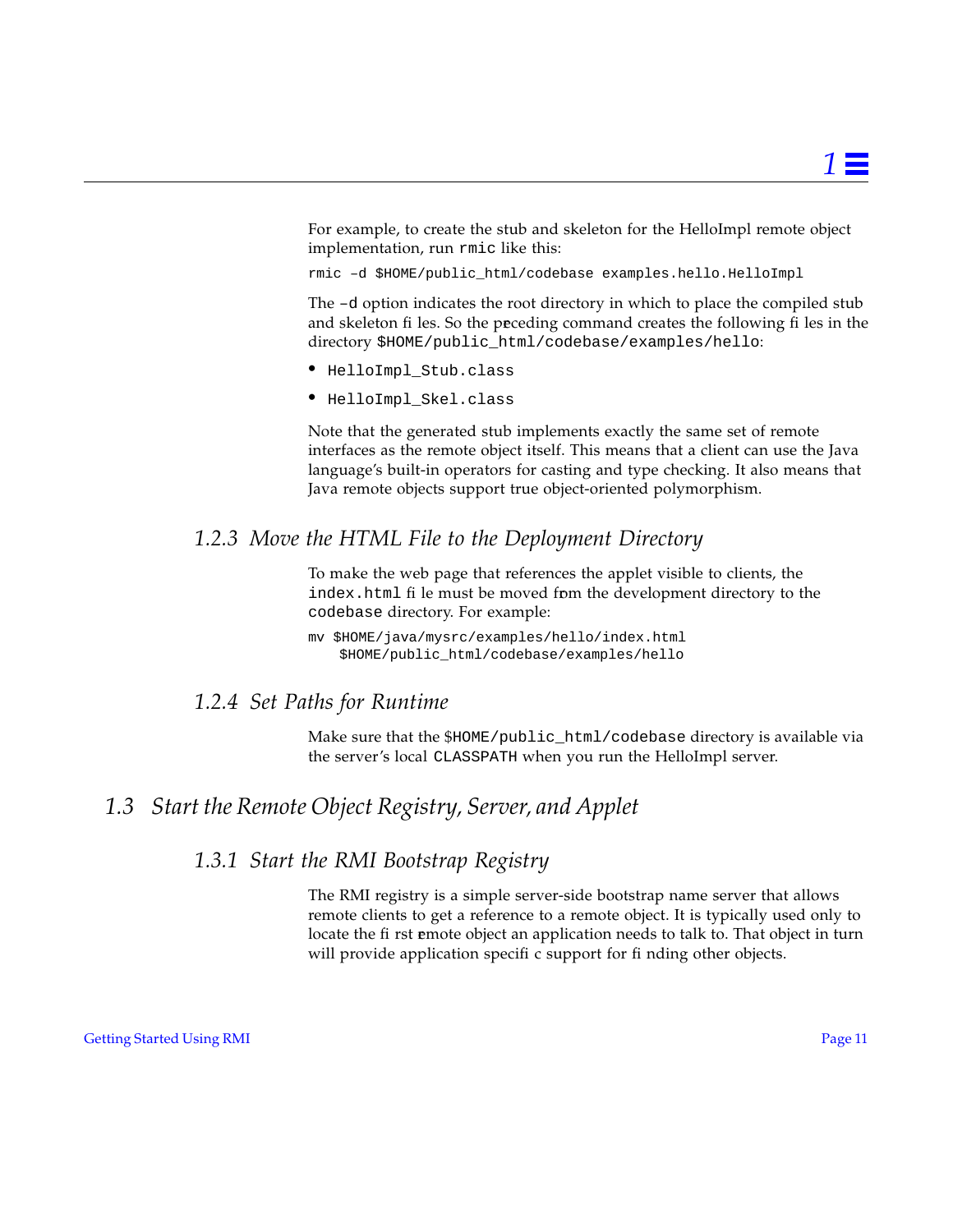<span id="page-15-0"></span>To start the registry on the server, execute the rmiregistry command. This command produces no output and is typically run in the background. For example, on Windows 95 or Windows NT:

start rmiregistry

(Use javaw if start is not available.)

And on Solaris:

rmiregistry &

The registry by default runs on port 1099. To start the registry on a different port, specify the port number in the command. For example, to start the registry on port 2001 on Windows NT:

```
start rmiregistry 2001
```
If the registry is running on a port other than the default, you need to specify the port number in the URL-based methods of the java.rmi.Naming class when making calls to the registry. For example, if the registry is running on port 2001 in the Hello World example, here is the call required to bind the URL of the HelloServer to the remote object reference:

Naming.rebind("//myhost:2001/HelloServer", obj);

Similarly, the URL stored on the web page needs to specify the nondefault port number, or else the applet's attempt to look up the server in the registry will fail:

```
<PARAM name="url" value="//myhost:2001/HelloServer">
```
**Note –** You must stop and restart the registry any time you modify a remote interface or use modified/additional **emote** interfaces in a remote object implementation. Otherwise, the class bound in the registry will not match the modifi ed class.

#### *1.3.2 Start the Server*

When starting the server, the java.rmi.server.codebase property must be specified, so that references to the remote objects created by the server can include the URL from which the stub class can be dynamically downloaded to the client.